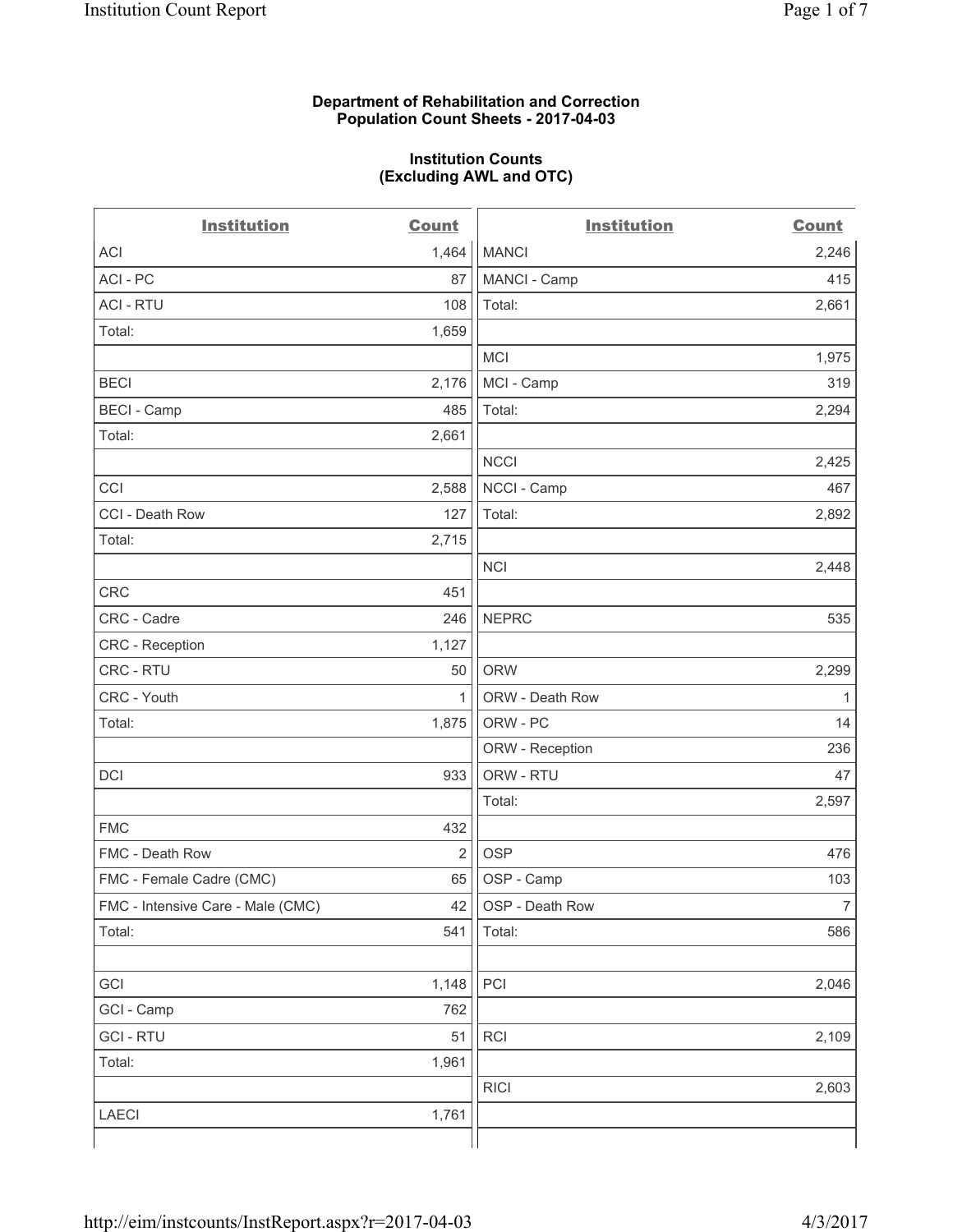|                          |       | SCI            |                          | 2,015  |
|--------------------------|-------|----------------|--------------------------|--------|
| LECI                     | 2,046 |                |                          |        |
| LECI - Camp              | 168   | SOCF           |                          | 1,213  |
| Total:                   | 2,214 | SOCF - RTU     |                          | 62     |
|                          |       | Total:         |                          | 1,275  |
| LOCI                     | 2,226 |                |                          |        |
|                          |       | <b>TCI</b>     |                          | 1,087  |
| LORCI                    | 225   | TCI - Camp     |                          | 449    |
| LORCI - Cadre            | 145   | Total:         |                          | 1,536  |
| <b>LORCI - Reception</b> | 1,070 |                |                          |        |
| Total:                   | 1,440 | <b>TOCI</b>    |                          | 941    |
|                          |       | TOCI - PC      |                          | 89     |
| <b>MACI</b>              | 1,023 | Total:         |                          | 1,030  |
| MACI - Minimum           | 1,289 |                |                          |        |
| Total:                   | 2,312 | <b>WCI</b>     |                          | 1,144  |
|                          |       | <b>WCI-RTU</b> |                          | 92     |
|                          |       | Total:         |                          | 1,236  |
|                          |       |                | <b>Total Population:</b> | 50,161 |

\* The Total Population includes 30 Offenders with Reason Codes 30 & 31. \*\* The Total Population includes 40 Offenders with Reason Code 0A.

# **Male Population by Security Level (Include AWL and Exclude OTC)**

| $\cdot$<br><b>Security Level</b> | <b>Body</b> | . .<br><b>AWL</b> | $(-OTC)$ | <b>Total</b> |
|----------------------------------|-------------|-------------------|----------|--------------|
| Total Level 5                    | 91          | 0                 | 0        | 91           |
| Total Level 4                    | 2,030       | 22                | 21       | 2,031        |
| Total Level 3                    | 11,890      | 166               | 137      | 11,919       |
| Total Level 2                    | 16,036      | 258               | 187      | 16,107       |
| <b>Total Level 1</b>             | 15,741      | 185               | 87       | 15,839       |
| <b>Total Death Row</b>           | 137         |                   |          | 137          |
| <b>Total Male</b>                | 45,925      | 632               | 433      | 46,124       |

## **Female Population by Institution (Include AWL and Exclude OTC)**

| <b>Institution</b>       | <b>Body</b> | <b>AWL</b> | <u>(-OTC)</u> | <b>Total</b> |
|--------------------------|-------------|------------|---------------|--------------|
| <b>DCI</b>               | 933         | 21         | 16            | 938          |
| <b>FMC</b>               | 24          |            | 0             | 28           |
| FMC - Female Cadre (CMC) | 65          | 3          |               | 67           |
| <b>NEPRC</b>             | 535         | 15         | 6             | 544          |
| <b>ORW</b>               | 2,298       | 57         | 28            | 2,327        |
|                          |             |            |               |              |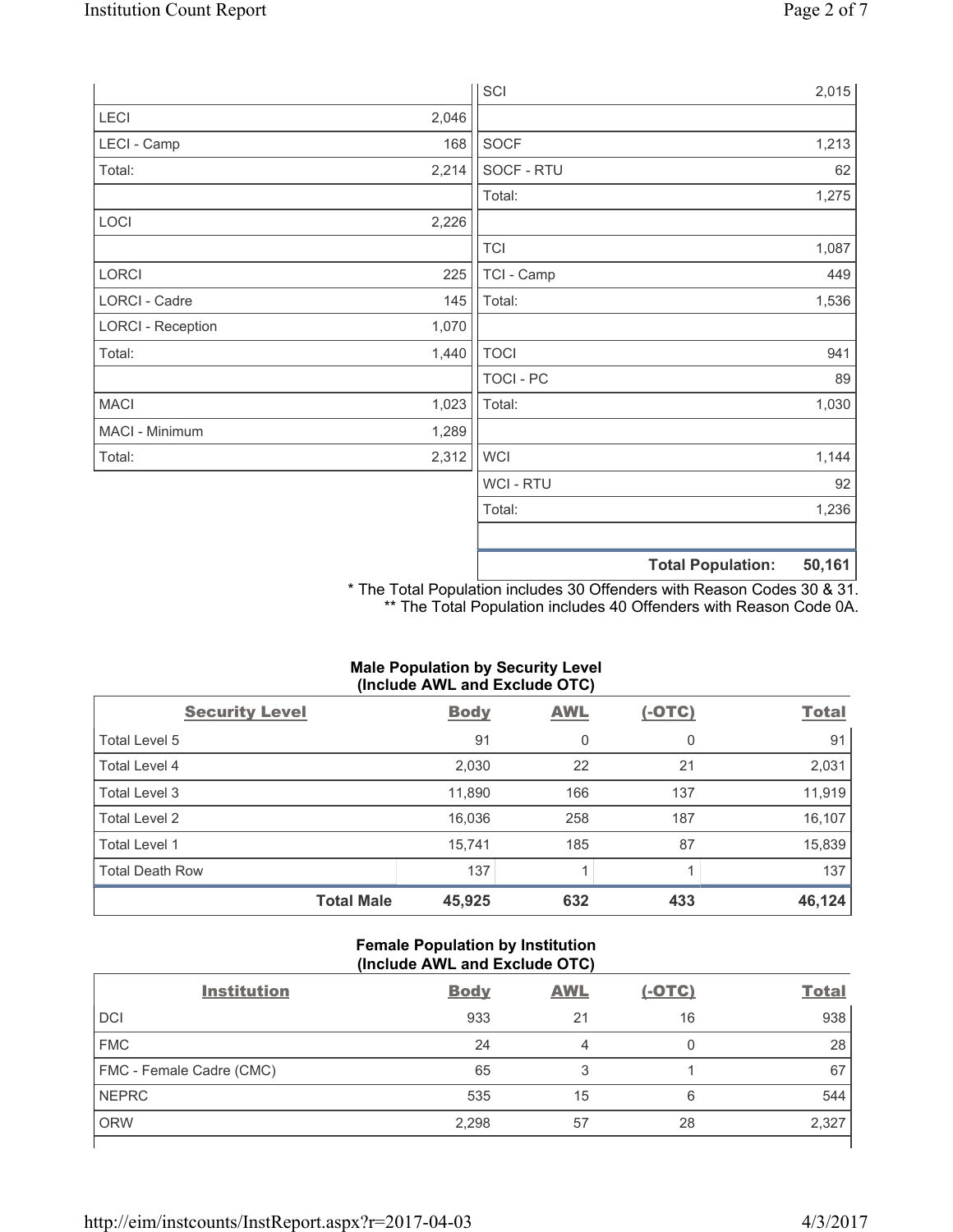| <b>ORW</b> - Death Row   |        | 0   |     |        |
|--------------------------|--------|-----|-----|--------|
| ORW - PC                 | 14     | 0   |     | 14     |
| ORW - Reception          | 236    | 0   |     | 236    |
| ORW - RTU                | 47     |     |     | 47     |
| <b>Total Female</b>      | 4,153  | 100 | 51  | 4,202  |
|                          |        |     |     |        |
| <b>Total Population:</b> | 50,078 | 732 | 484 | 50,326 |

### **Male Population by Institution: Security Level 5 (Include AWL and Exclude OTC)**

|             | <b>Institution</b>   | <b>Body</b> | <b>AWL</b> | $(-OTC)$ | <b>Total</b> |
|-------------|----------------------|-------------|------------|----------|--------------|
| <b>OSP</b>  |                      | 83          |            |          | 83           |
| <b>RICI</b> |                      |             |            |          |              |
| SOCF        |                      |             |            |          |              |
| SOCF - RTU  |                      |             |            |          |              |
| <b>TOCI</b> |                      |             |            |          |              |
|             | <b>Total Level 5</b> | 91          |            |          | 91           |

# **Male Population by Institution: Security Level 4 (Include AWL and Exclude OTC)**

| <b>Institution</b>       | <b>Body</b>    | <b>AWL</b>          | $(-OTC)$            | <b>Total</b>   |
|--------------------------|----------------|---------------------|---------------------|----------------|
| <b>ACI</b>               | $\,6$          | 1                   | 1                   | $\,6\,$        |
| CCI                      | 1              | $\mathbf 0$         | $\mathsf 0$         | 1              |
| CRC                      | $16$           | $\mathsf 0$         | $\mathsf{O}\xspace$ | $16$           |
| CRC - Reception          | $\overline{2}$ | $\mathbf 0$         | 0                   | $\overline{2}$ |
| <b>FMC</b>               | 1              | $\mathbf 0$         | $\mathsf{O}\xspace$ | 1              |
| GCI                      | $\sqrt{3}$     | $\mathbf 0$         | $\mathsf{O}\xspace$ | $\sqrt{3}$     |
| LECI                     | 16             | $\mathbf 0$         | $\mathsf 0$         | 16             |
| LORCI                    | 7              | 1                   | 1                   | $\overline{7}$ |
| <b>LORCI - Reception</b> | $\overline{7}$ | $\mathbf 0$         | $\mathsf{O}\xspace$ | $\overline{7}$ |
| <b>MACI</b>              | 38             | $\mathsf{O}\xspace$ | $\mathsf{O}\xspace$ | 38             |
| <b>MANCI</b>             | 27             | $\mathbf 0$         | $\mathsf 0$         | 27             |
| MCI                      | 1              | $\mathbf 0$         | 0                   | 1              |
| <b>NCCI</b>              | $\overline{4}$ | $\mathbf{1}$        | 1                   | $\overline{4}$ |
| <b>OSP</b>               | 392            | $\mathbf{1}$        | 1                   | 392            |
| PCI                      | 1              | $\mathsf 0$         | 0                   | 1              |
| RCI                      | 17             | $\mathbf{1}$        | 1                   | 17             |
| <b>RICI</b>              | $\,8\,$        | $\mathbf{1}$        | 1                   | $\,8\,$        |
| SCI                      | 1              | $\mathsf 0$         | $\mathsf{O}\xspace$ | 1              |
| SOCF                     | 1,199          | 14                  | 13                  | 1,200          |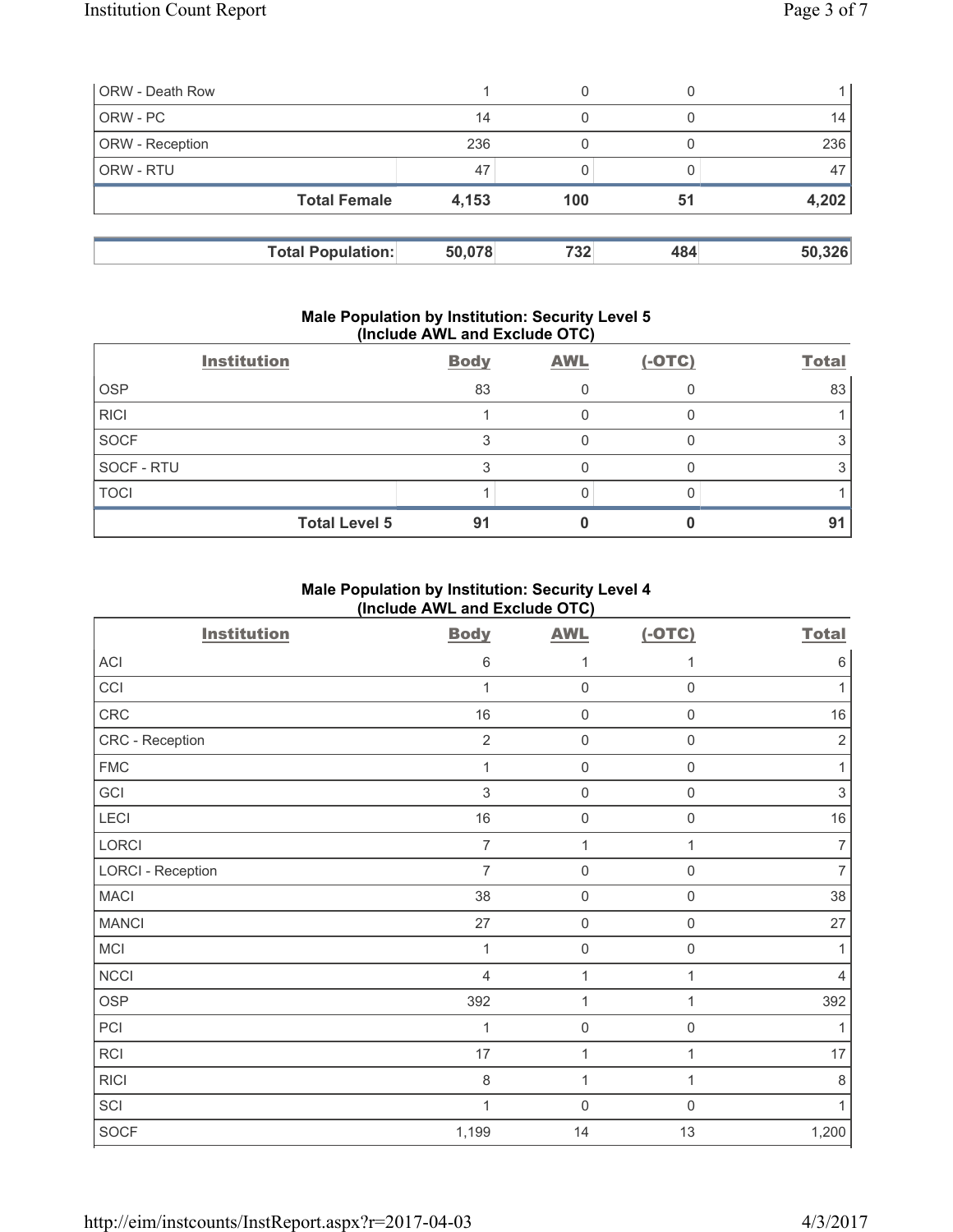| SOCF - RTU  |                      | 56    |    |    | 56              |
|-------------|----------------------|-------|----|----|-----------------|
| <b>TCI</b>  |                      | 6     |    |    | 6               |
| <b>TOCI</b> |                      | 190   | っ  |    | 190             |
| TOCI - PC   |                      | 16    |    |    | 16              |
| <b>WCI</b>  |                      | 12    |    |    | 12 <sub>1</sub> |
| WCI-RTU     |                      |       |    |    |                 |
|             | <b>Total Level 4</b> | 2,030 | 22 | 21 | 2,031           |

#### **Male Population by Institution: Security Level 3 (Include AWL and Exclude OTC)**

| <b>Institution</b>                | <b>Body</b>    | <b>AWL</b>          | $(-OTC)$            | <b>Total</b>   |
|-----------------------------------|----------------|---------------------|---------------------|----------------|
| <b>ACI</b>                        | 20             | 1                   | $\mathbf{1}$        | 20             |
| <b>BECI</b>                       | $\mathbf{1}$   | $\mathsf{O}\xspace$ | $\mathsf{O}\xspace$ | $\mathbf{1}$   |
| CCI                               | $\mathbf{1}$   | $\mathsf{O}\xspace$ | $\mathsf 0$         | $\mathbf{1}$   |
| CRC                               | 102            | $6\phantom{1}6$     | 5                   | 103            |
| CRC - Cadre                       | 142            | $\mathbf 0$         | $\mathsf{O}\xspace$ | 142            |
| CRC - Reception                   | 831            | 17                  | 15                  | 833            |
| CRC - RTU                         | 50             | $\mathbf 0$         | $\mathsf{O}\xspace$ | 50             |
| CRC - Youth                       | $\mathbf{1}$   | $\mathbf 0$         | $\mathsf{O}\xspace$ | $\mathbf{1}$   |
| <b>FMC</b>                        | $\,6\,$        | $\mathbf 0$         | $\mathsf{O}\xspace$ | $\,6\,$        |
| FMC - Intensive Care - Male (CMC) | $\mathbf{1}$   | $\mathbf 0$         | $\mathsf{O}\xspace$ | $\mathbf{1}$   |
| <b>LECI</b>                       | 2,016          | 11                  | $\boldsymbol{9}$    | 2,018          |
| LOCI                              | $\mathbf{1}$   | $\mathbf 0$         | $\mathsf{O}\xspace$ | $\mathbf{1}$   |
| LORCI                             | 53             | 34                  | 31                  | 56             |
| <b>LORCI - Cadre</b>              | 94             | $\mathbf 0$         | $\mathsf{O}\xspace$ | 94             |
| <b>LORCI - Reception</b>          | 554            | $\mathbf 0$         | $\mathsf 0$         | 554            |
| <b>MACI</b>                       | 930            | 8                   | 5                   | 933            |
| <b>MANCI</b>                      | 2,188          | 24                  | 23                  | 2,189          |
| <b>MCI</b>                        | $\overline{2}$ | $\mathsf 0$         | $\mathsf{O}\xspace$ | $\sqrt{2}$     |
| <b>NCCI</b>                       | $\mathsf g$    | $\mathbf 1$         | $\mathbf{1}$        | $\mathsf g$    |
| <b>NCI</b>                        | 10             | $\mathsf{O}\xspace$ | $\mathsf{O}\xspace$ | 10             |
| PCI                               | 32             | $\mathbf{1}$        | $\mathsf{O}\xspace$ | 33             |
| RCI                               | 1,902          | 24                  | 17                  | 1,909          |
| <b>RICI</b>                       | $\mathsf 3$    | $\mathbf 0$         | $\mathsf 0$         | $\sqrt{3}$     |
| SCI                               | $\overline{2}$ | $\mathsf 0$         | $\mathsf{O}\xspace$ | $\overline{2}$ |
| <b>SOCF</b>                       | 10             | $\mathbf 0$         | $\mathsf{O}\xspace$ | 10             |
| SOCF - RTU                        | $\mathfrak{S}$ | $\mathbf 0$         | $\mathsf{O}\xspace$ | 3              |
| <b>TCI</b>                        | 1,033          | 15                  | 11                  | 1,037          |
| TCI - Camp                        | $\overline{1}$ | $\mathsf{O}\xspace$ | $\mathsf{O}\xspace$ | $\mathbf{1}$   |
| <b>TOCI</b>                       | 611            | $\sqrt{2}$          | $\mathbf{1}$        | 612            |
|                                   |                |                     |                     |                |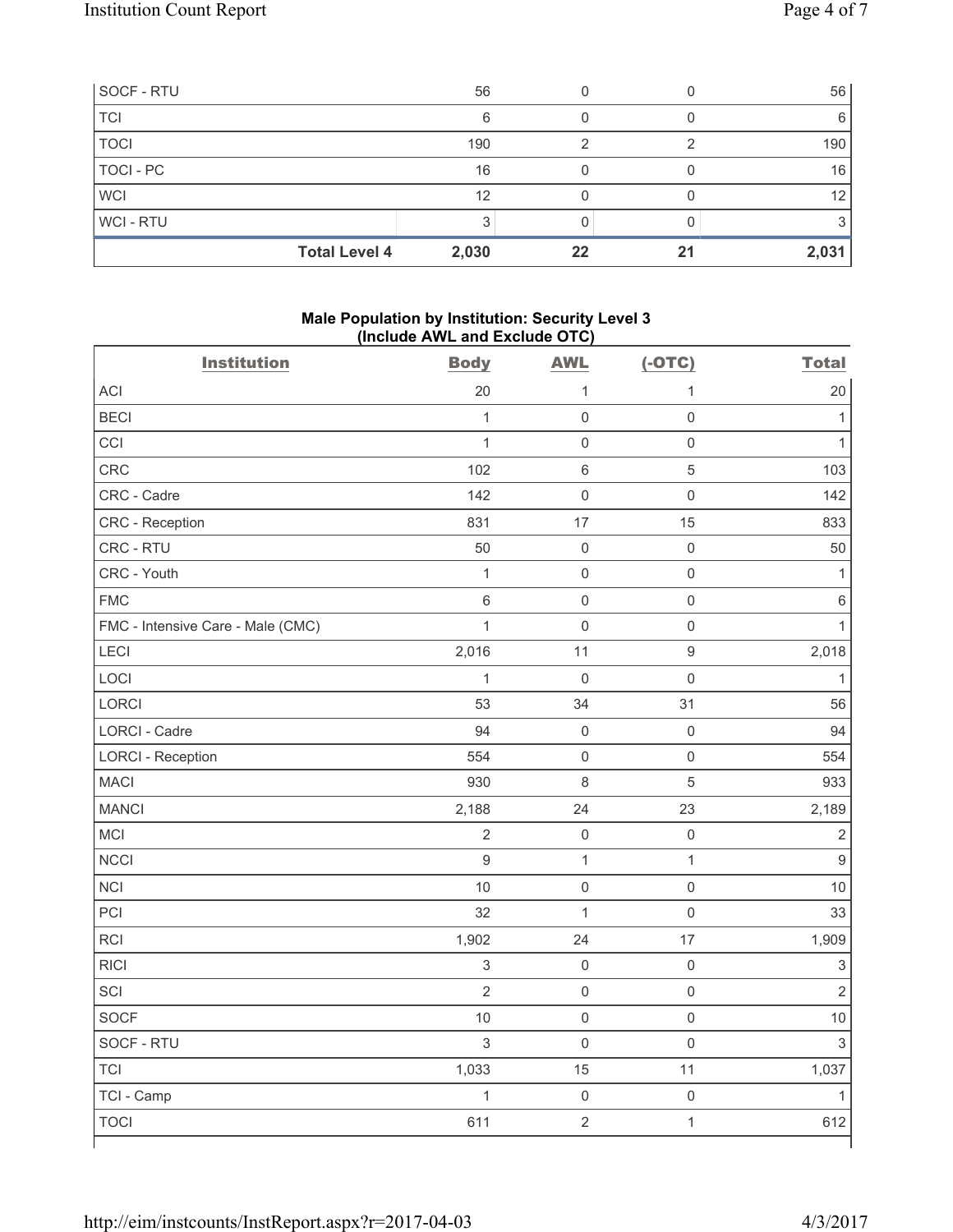| TOCI - PC  |                      | 73     |     |     | 74     |
|------------|----------------------|--------|-----|-----|--------|
| <b>WCI</b> |                      | 1,123  |     | 18  | 1,126  |
| WCI - RTU  |                      | 85     |     |     | 85     |
|            | <b>Total Level 3</b> | 11,890 | 166 | 137 | 11,919 |

#### **Male Population by Institution: Security Level 2 (Include AWL and Exclude OTC)**

| <b>Institution</b>                | <b>Body</b>    | <b>AWL</b>          | $(-OTC)$                  | <b>Total</b>   |
|-----------------------------------|----------------|---------------------|---------------------------|----------------|
| <b>ACI</b>                        | 734            | $\boldsymbol{9}$    | 4                         | 739            |
| ACI - PC                          | 85             | $\mathsf 0$         | $\mathsf{O}\xspace$       | 85             |
| <b>ACI - RTU</b>                  | 76             | $\mathbf 0$         | $\mathsf 0$               | 76             |
| <b>BECI</b>                       | 1,361          | 20                  | 11                        | 1,370          |
| CCI                               | 1,852          | 23                  | 19                        | 1,856          |
| CRC                               | 170            | $\sqrt{5}$          | $\overline{4}$            | 171            |
| CRC - Cadre                       | 104            | $\mathsf{O}\xspace$ | $\mathsf 0$               | 104            |
| CRC - Reception                   | 211            | 12                  | $\boldsymbol{9}$          | 214            |
| <b>FMC</b>                        | 8              | $\mathsf{O}\xspace$ | $\mathsf 0$               | 8              |
| FMC - Intensive Care - Male (CMC) | 19             | $\mathbf 1$         | $\mathsf 0$               | 20             |
| GCI                               | 601            | $\sqrt{5}$          | $\ensuremath{\mathsf{3}}$ | 603            |
| <b>GCI-RTU</b>                    | 38             | $\mathsf 0$         | $\mathsf 0$               | 38             |
| <b>LAECI</b>                      | 1,091          | 16                  | 13                        | 1,094          |
| <b>LECI</b>                       | 6              | $\mathsf{O}\xspace$ | $\mathsf 0$               | $\,6$          |
| LOCI                              | 1,203          | 22                  | 20                        | 1,205          |
| LORCI                             | 123            | 26                  | 24                        | 125            |
| LORCI - Cadre                     | 43             | $\mathsf{O}\xspace$ | $\mathsf 0$               | 43             |
| <b>LORCI - Reception</b>          | 368            | $\mathsf{O}\xspace$ | $\mathsf 0$               | 368            |
| <b>MACI</b>                       | 55             | $\mathsf 0$         | $\mathsf 0$               | 55             |
| <b>MANCI</b>                      | $\mathsf g$    | $\overline{2}$      | $\mathbf{1}$              | 10             |
| MCI                               | 1,461          | 16                  | $10$                      | 1,467          |
| MCI - Camp                        | $\mathbf{1}$   | $\mathsf{O}\xspace$ | $\mathbf 0$               | 1              |
| <b>NCCI</b>                       | 1,437          | 14                  | 10                        | 1,441          |
| <b>NCI</b>                        | 1,684          | 27                  | 20                        | 1,691          |
| PCI                               | 703            | 12                  | $\,$ 5 $\,$               | 710            |
| RCI                               | 190            | $\mathsf 0$         | $\mathsf{O}\xspace$       | 190            |
| <b>RICI</b>                       | 1,514          | 33                  | 24                        | 1,523          |
| SCI                               | 869            | 15                  | $10$                      | 874            |
| <b>TCI</b>                        | $\overline{7}$ | $\mathsf{O}\xspace$ | $\mathbf 0$               | $\overline{7}$ |
| <b>TOCI</b>                       | $\mathbf{1}$   | $\mathsf 0$         | $\mathsf 0$               | $\mathbf{1}$   |
| <b>WCI</b>                        | $\,8\,$        | $\mathsf{O}\xspace$ | $\mathsf 0$               | $\,8\,$        |
| WCI - RTU                         | $\overline{4}$ | $\mathsf{O}\xspace$ | $\mathsf 0$               | $\overline{4}$ |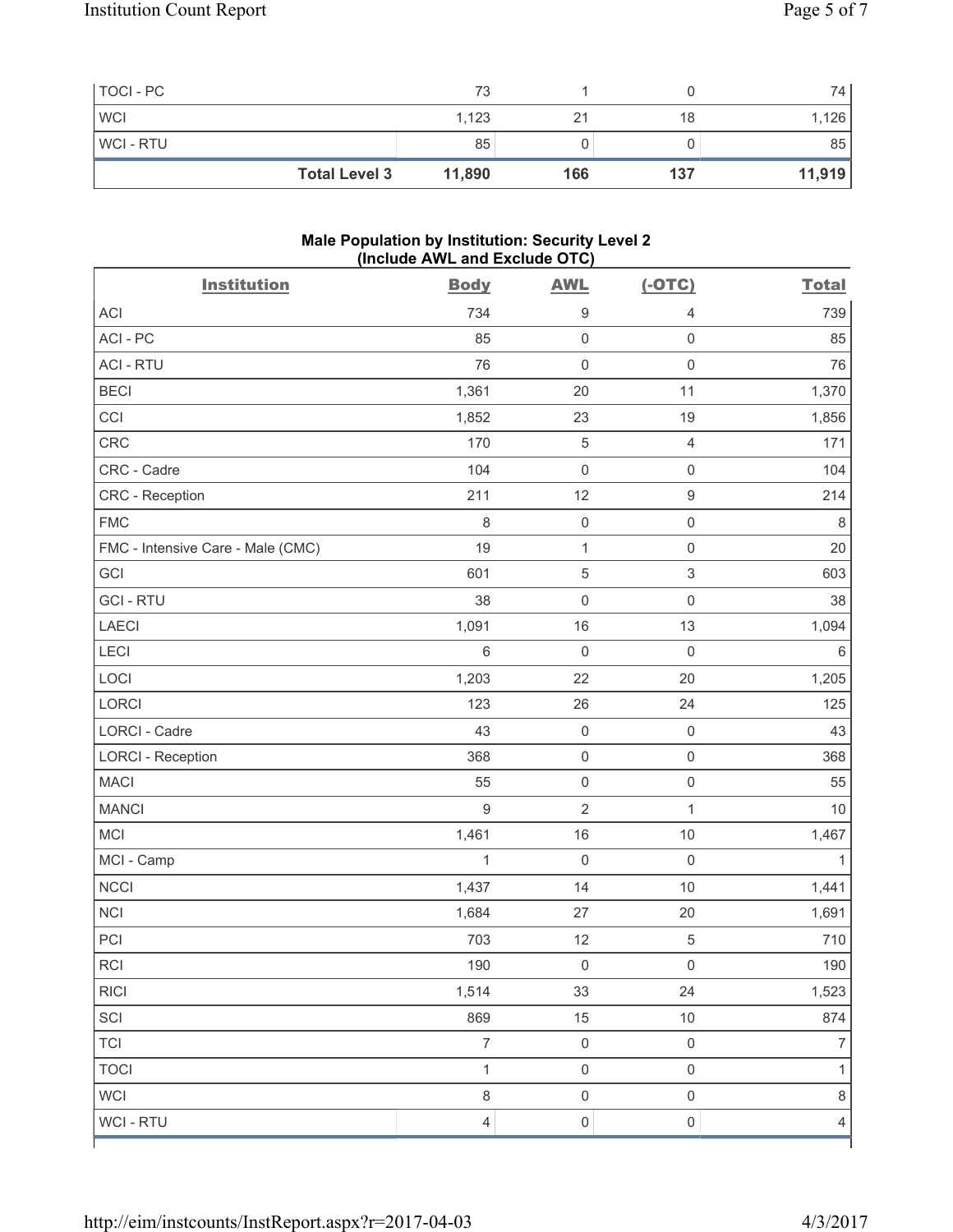| <b>Total Level 2</b> | 16,036 | 258 | -187 | 16,107 |
|----------------------|--------|-----|------|--------|
|----------------------|--------|-----|------|--------|

| <b>Institution</b>                | <b>Body</b>    | <b>AWL</b>               | $(-OTC)$                  | <b>Total</b>   |
|-----------------------------------|----------------|--------------------------|---------------------------|----------------|
| <b>ACI</b>                        | 704            | 6                        | 0                         | 710            |
| ACI-PC                            | $\overline{2}$ | $\mathsf{O}\xspace$      | $\mathsf{O}\xspace$       | $\overline{2}$ |
| <b>ACI - RTU</b>                  | 32             | $\mathsf{O}\xspace$      | $\mathsf{O}\xspace$       | 32             |
| <b>BECI</b>                       | 814            | $\overline{7}$           | 4                         | 817            |
| <b>BECI - Camp</b>                | 485            | $\mathsf{O}\xspace$      | $\mathsf{O}\xspace$       | 485            |
| CCI                               | 733            | 5                        | $\mathsf 3$               | 735            |
| CRC                               | 97             | $\overline{2}$           | $\overline{2}$            | 97             |
| CRC - Reception                   | 77             | $\overline{4}$           | $\ensuremath{\mathsf{3}}$ | 78             |
| <b>FMC</b>                        | 391            | $\,8\,$                  | $\overline{2}$            | 397            |
| FMC - Intensive Care - Male (CMC) | 22             | $\mathbf 1$              | $\mathsf{O}\xspace$       | 23             |
| GCI                               | 544            | 10                       | $\,6\,$                   | 548            |
| GCI - Camp                        | 762            | $\overline{\mathcal{L}}$ | $\mathbf{1}$              | 765            |
| <b>GCI-RTU</b>                    | 13             | $\mathsf{O}\xspace$      | $\mathsf{O}\xspace$       | 13             |
| <b>LAECI</b>                      | 670            | $\boldsymbol{7}$         | $\overline{7}$            | 670            |
| LECI                              | 8              | $\mathbf{1}$             | $\mathsf{O}\xspace$       | $9\,$          |
| LECI - Camp                       | 168            | $\mathsf{O}\xspace$      | $\mathsf{O}\xspace$       | 168            |
| LOCI                              | 1,022          | $\overline{2}$           | $\mathsf{O}\xspace$       | 1,024          |
| <b>LORCI</b>                      | 41             | $\boldsymbol{9}$         | $\,8\,$                   | 42             |
| LORCI - Cadre                     | 8              | $\mathbf 0$              | $\mathsf 0$               | 8              |
| <b>LORCI - Reception</b>          | 140            | $\mathsf{O}\xspace$      | $\mathsf{O}\xspace$       | 140            |
| MACI - Minimum                    | 1,289          | $\sqrt{5}$               | $\ensuremath{\mathsf{3}}$ | 1,291          |
| <b>MANCI</b>                      | 21             | $\overline{7}$           | 5                         | 23             |
| MANCI - Camp                      | 415            | $\,6$                    | $\sqrt{5}$                | 416            |
| MCI                               | 510            | 11                       | $\mathsf 3$               | 518            |
| MCI - Camp                        | 318            | $\mathbf 0$              | $\mathsf 0$               | 318            |
| <b>NCCI</b>                       | 975            | 10                       | 4                         | 981            |
| NCCI - Camp                       | 467            | $\mathsf 0$              | $\mathsf{O}\xspace$       | 467            |
| <b>NCI</b>                        | 753            | $\,8\,$                  | $\mathfrak{S}$            | 758            |
| <b>OSP</b>                        | $\mathbf{1}$   | $\sqrt{2}$               | $\mathbf{1}$              | $\sqrt{2}$     |
| OSP - Camp                        | 103            | $\mathsf{O}\xspace$      | $\mathsf{O}\xspace$       | 103            |
| PCI                               | 1,310          | 31                       | 14                        | 1,327          |
| <b>RICI</b>                       | 1,077          | 13                       | $\,6\,$                   | 1,084          |
| SCI                               | 1,142          | 17                       | $\mathfrak{S}$            | 1,156          |
| <b>TCI</b>                        | 41             | $\,6\,$                  | $\overline{2}$            | 45             |
| TCI - Camp                        | 448            | $\mathsf{O}\xspace$      | $\mathsf{O}\xspace$       | 448            |

## **Male Population by Institution: Security Level 1 (Include AWL and Exclude OTC)**